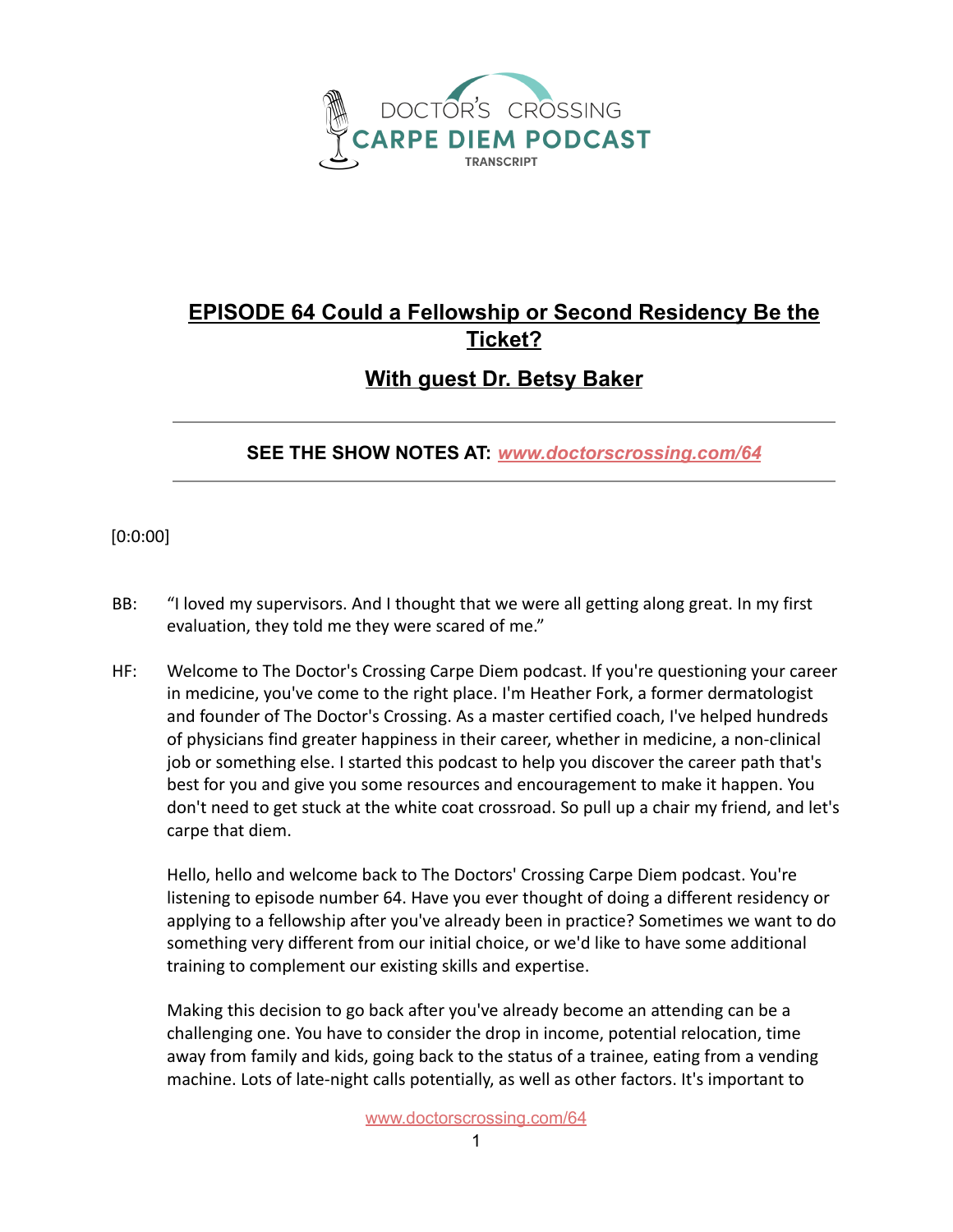

think through the pros and cons of making this kind of change before you either dismiss it as a flight of fancy or jump into a big commitment and have regrets.

Our special guest today is Dr. Betsy Baker, who is double boarded in pediatrics and child and adolescent psychiatry. She originally did a pediatrics residency, but then decided at age 51 to do a three-year fellowship in child and adolescent psychiatry. We're going to hear a story about why she decided to do this challenging fellowship, what it was like, and how her work and life are very different now.

Betsy is also going to share some advice and tips if you're considering doing a second residency or a fellowship. I'm very happy and honored to welcome Dr. Betsy Baker to the podcast. Hey, Betsy. Welcome. How are you?

- BB: Hey, Heather. I'm doing pretty well. Thank you very much for having me.
- HF: I'm so excited. This is an unusual topic, but we want to talk about it because people do it.
- BB: Oh yeah, I know.
- HF: You did it and you're not the only one, I know that for a fact.
- BB: I can imagine I'm not. It was a lot of fun.
- HF: It's great, I can't wait to hear more about it. You first reached out to me in 2012, that was a while ago. And I'd love if you could share with the listeners what was going on that made you reach out and start to consider this possibility of a second whole training experience?
- BB: Well, whenever I finished pediatrics, I ended up getting into kind of a niche. I did forensic pediatrics for about 25 years. Then I started doing high conflict co-parenting. People were telling me you're getting more into the mental health side. You're getting more into the mental health side. And so, I started thinking about going back and doing another fellowship to be able to learn the mental health side of co-parenting.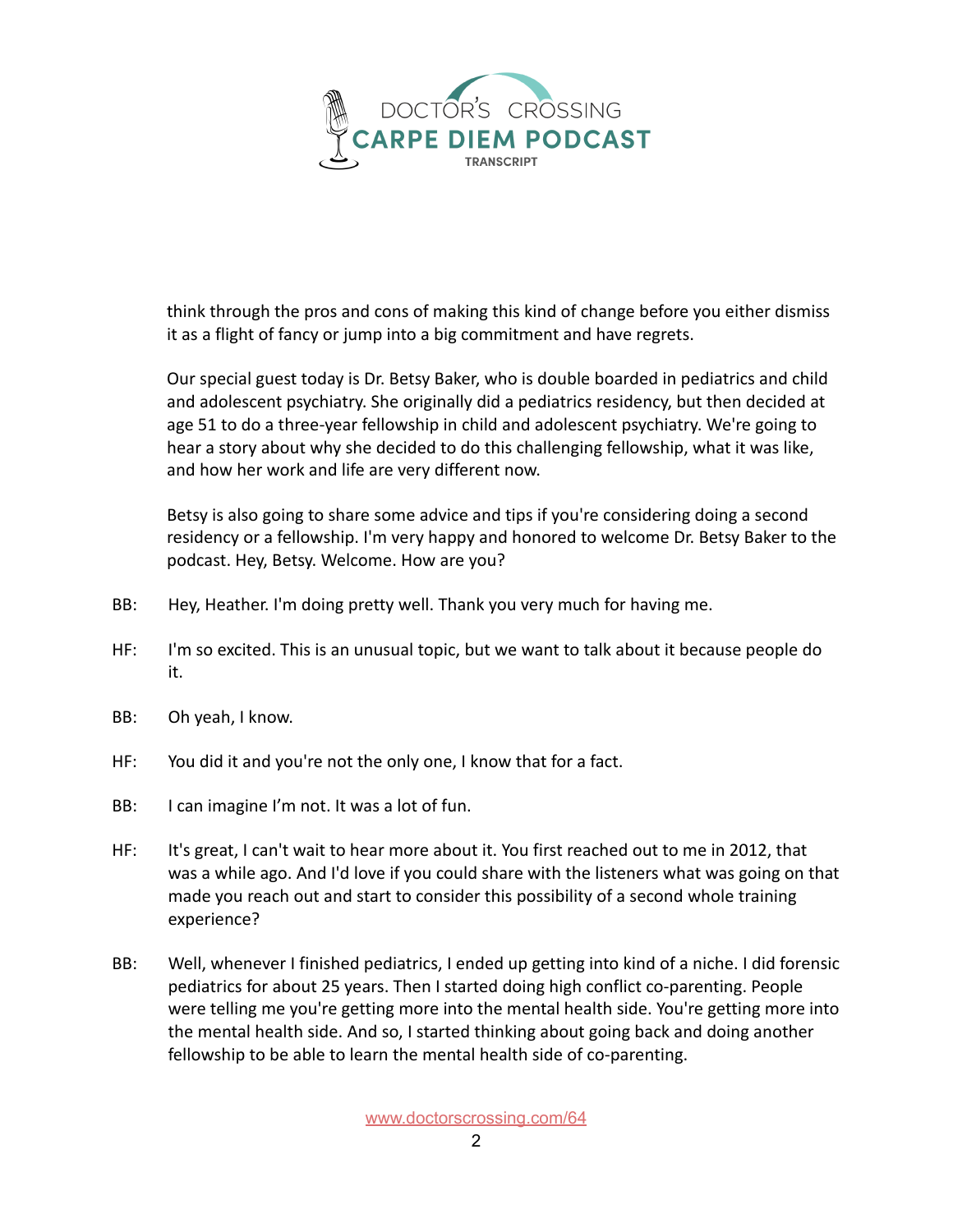

- HF: Could you give us a little bit of an idea of what exactly this work was that you were doing? You weren't doing baby checks, and checking for otitis media that much, I guess?
- BB: No, I only practiced general pediatrics for about 18 months whenever I finished. And I finished my residency in 1989. And then after that, I was always into children's causes. I did forensic exams for child physical abuse, child sexual abuse, domestic violence, sexual assault. I went out on rape homicides and helped collect evidence and then got into the high conflict co-parenting where the parents were at each other's throats and the family courts involved. My whole career was really children's causes.
- HF: How did you get into that special niche? Because it sounds pretty stressful to me. It takes a special kind of person to want to work in these really challenging areas.
- BB: I didn't start out wanting to do that. What actually happened was when I was a resident in pediatrics, then it was taking like six weeks for kids to get child abuse exams. It was very new then. As you can imagine, we didn't have kits or anything like that. I went out and learned how to do child abuse exams. And then once you learned to recognize it, I couldn't figure out how to practice pediatrics without practicing child abuse.

But the court system got involved with my schedule and my partner sat me down after a year and a half and said, "You can either do child abuse stuff, or either you can do pediatrics, but we can't handle the court system getting involved in our schedule like it is." Which I understood. But again, I didn't know how I would do both. I didn't know how I would do one without the other.

In 1991, I just went to doing nothing but forensic work. And then it kind of grew into domestic violence and adult sexual assaults because they were all related. And then, the high conflict co-parenting was the last part.

- HF: When you were considering doing some additional training, how did you think it was going to change what you were already doing?
- BB: At that time, I thought it was going to enhance what I was doing. It was going to make it easier, make me better. I thought it was going to enhance what I was doing. That's actually not how it turned out.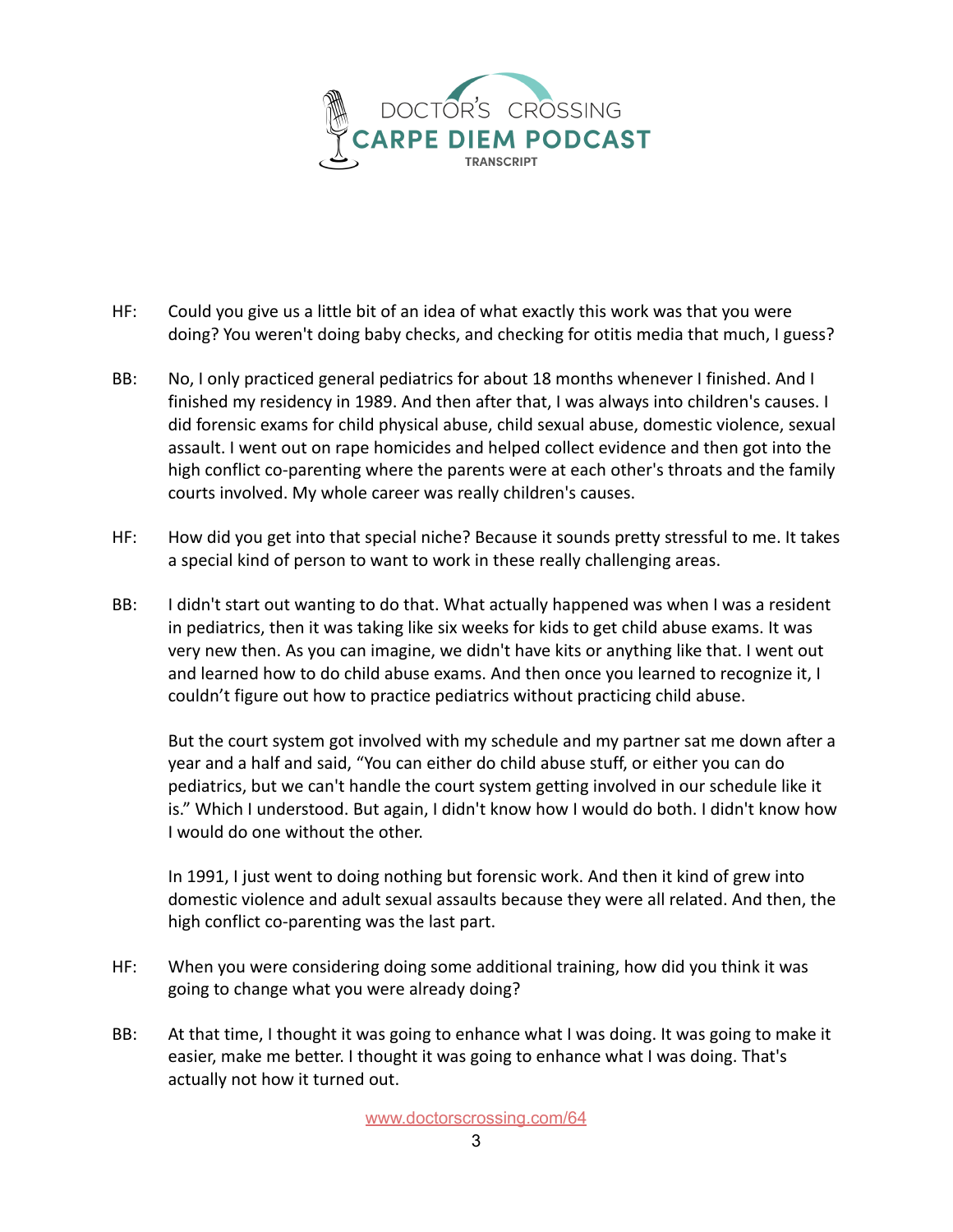

- HF: Take us deeper into this decision. Some of the things you were considering, how you went back and forth potentially about it. What was it like to even start to consider a three-year fellowship?
- BB: Well, I thought about the fellowship, but I started changing the way that I thought about the fellowship after I met you. You had me fill out two things that were really interesting. One was a personality test. And during that time, I don't know if you remember, but you told me I didn't have a typical personality of a physician, which was kind of interesting.

And then this second part was the wheel of life where you look to see how balanced you were. I knew that I was stressed. And I knew that I had been for a long time. I knew that I was working a ton and what I didn't realize until we did that exercise, how completely unbalanced my life was.

- HF: Can you describe it at all for people what that imbalance looked like?
- BB: I have three kids and I was married at the time and I had a lot of friends, but work on the wheel was just incredibly overwhelming. I went to work. Kids, marriage and then friends and getting any kind of exercise or taking care of myself or any of that was just not even on the chart.
- HF: Well, thinking about the kind of work you were doing, I think you would need a lot of downtime and time to take care of yourself, especially to process these a lot of the difficult emotions that were coming up that you were having to deal with in these crisis situations.
- BB: I loved the work. I could have done the work for the rest of my life. That was really not the issue. The issue was it was nonprofit work primarily and so you were always looking for money. You were always trying to write grants in between doing a million other things and the politics of it. The politics is what finally kind of crushed me. Believe it or not, there is a ton of politics in doing nonprofit work.
- HF: Interesting. Yeah, I know you do have a passion for this work and I think you really have to be in this area that you were in. And you were trying to add on some skills by doing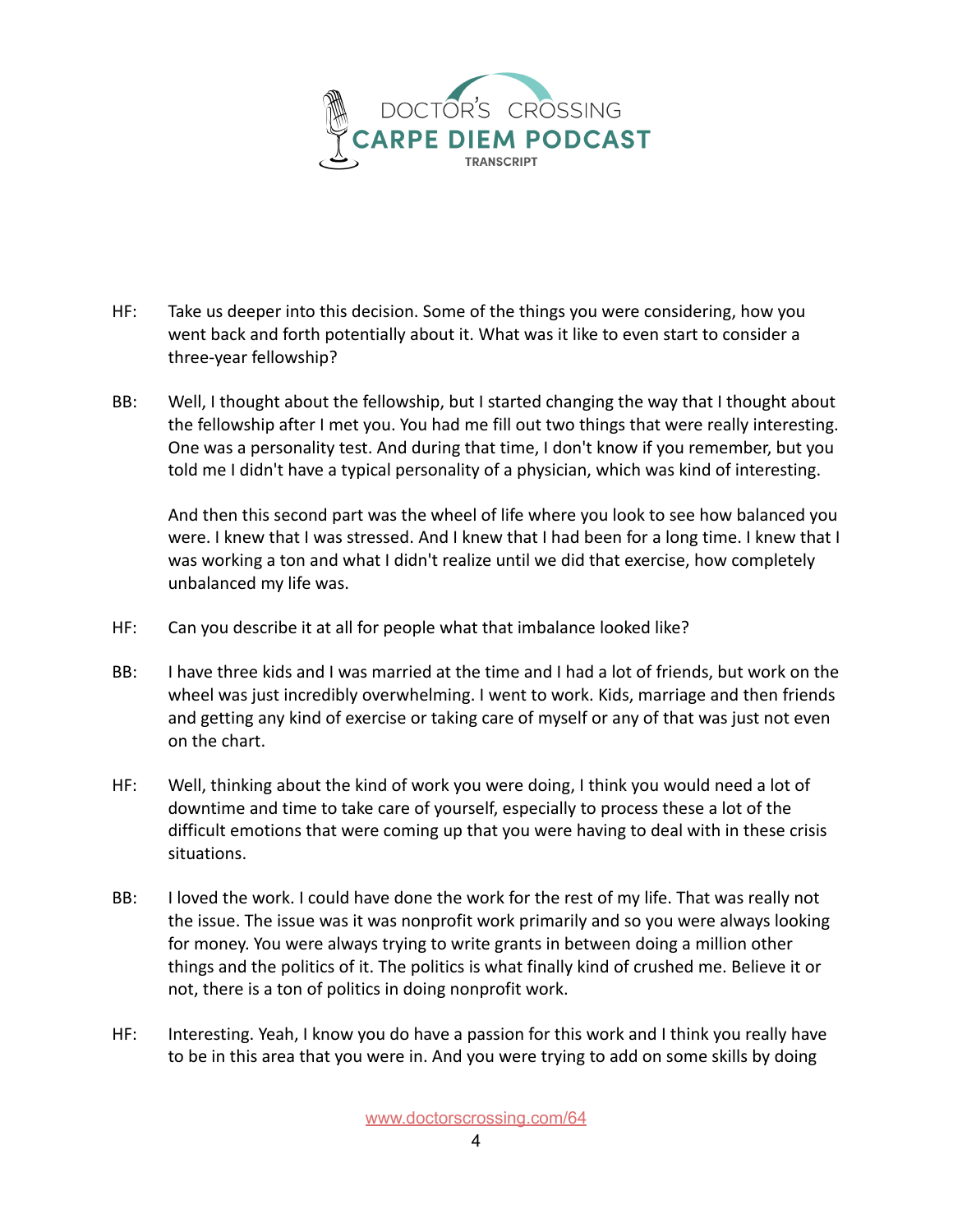

this training, but you're saying actually the real benefit turned out to be something different, which we'll find out in a little bit. Is that correct?

- BB: That's correct.
- HF: Yeah. I was just going to reference for a minute, the Enneagram, which you mentioned about the personality type. You had a very high type five and a type eight. The type five is called the observer and they love getting into details and deep into knowledge. They're not super common in clinical practice, partly because they like more working on things on their own, as opposed to a lot of interaction with people. Like those 15-minute visits with patients are very draining often for type fives.

And then type eight is called the challenger. They're the most assertive type on the Enneagram. They like to be in leadership roles often and you may see them frequently in surgical specialties or surgical subspecialties. Many of the physicians that I work with who are not either in leadership or in a surgical specialty may be in the single digits on type eight. It's not necessarily a big part of their personality, but you had this really interesting combination.

- BB: I think that's pretty accurate, which is probably why I got into what I did. Instead of seeing a lot of people in one day then I only saw a few people, but we did a pretty deep dive as a team, each individual one plus I was developing protocols and really was into a lot of program development grant writing. It was a good combination for me from that perspective. I thoroughly enjoyed it and I do think it fit my personality.
- HF: Yeah. It makes a lot of sense as you explain it that way and I'm sure that assertiveness of the type eight helped when you were dealing with a lot of this conflict. And had to stand your ground and had to not be afraid to say what you needed to say.
- BB: I don't think that's ever been my problem.
- HF: Okay. And maybe as we get into talking about what this fellowship was like for you, maybe that helped you too there in asserting for yourself.
- BB: I think it has its pros and cons.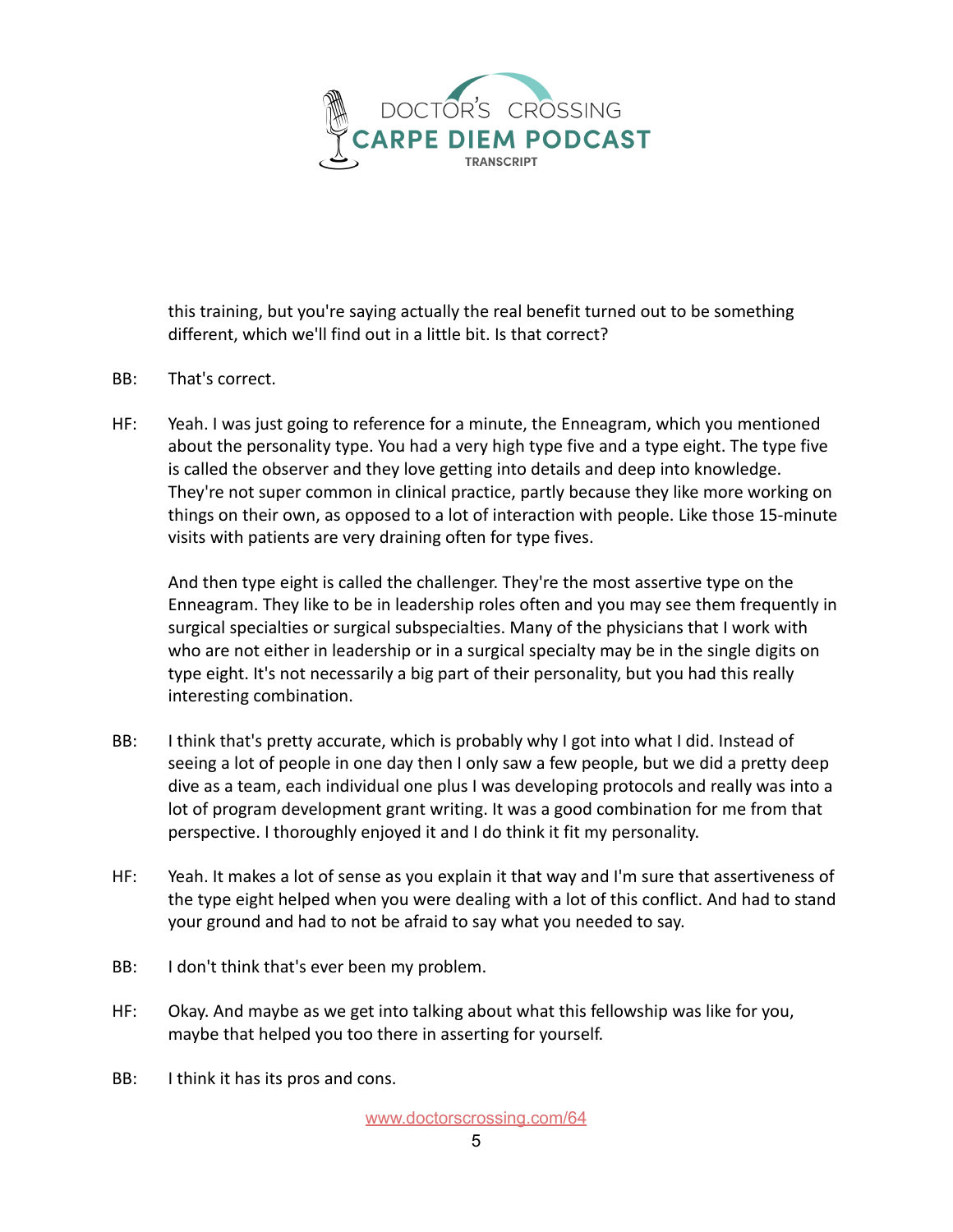

- HF: Okay, okay. Let's go back to your decision to go and do this training. Tell us a little bit more about the factors that you weighed and then how you chose your program.
- BB: Well, I had thought about doing psychiatry whenever I was a resident. And ironically, my supervisor told me I would not make a good psychiatrist. And so, I didn't do that. Instead, I went into pediatrics. But that'd always been in the back of my mind. Plus, I found it interesting. And like I said, I thought it would enhance what I was doing.

From a professional perspective, it's a win-win. From a personal perspective, I had a lot of stress going on, and frankly, I just needed an escape. And so, the personal side was to really enhance what I was doing and to enjoy having another fellowship. The other part is that I just really needed to just escape what I was doing. It had just gotten so stressful and I couldn't figure out how to keep juggling everything I was juggling.

- HF: That's really interesting, how it can be a way to just sort of cut the cord and get a clean break and just start a new direction and have it make sense to yourself and probably to other people as well.
- BB: Right. My kids were all in college at the same time and I was in the process of getting divorced at that time. I'd never been out of South Carolina, which is where I raised my kids hardly except for vacations and stuff, but certainly not to stay away for any time. And so, this was a good time in my life, really like you say, cut the cord and do a restart.
- HF: And how did you consider the financial aspect?
- BB: I didn't really worry that much about the financial aspect of it. I don't really need a lot of material things. I don't usually have a sort of high standard of living, just sort of naturally. I just don't really get into a lot of that, and it just seemed like the right thing for me to do.
- HF: Tell us a bit about when you started. Where were you living and then how was it to start this program?
- BB: Whenever I went there, I was living on an island outside of Charleston in South Carolina in a gated community, and I went to live in a tenement building in Cleveland that was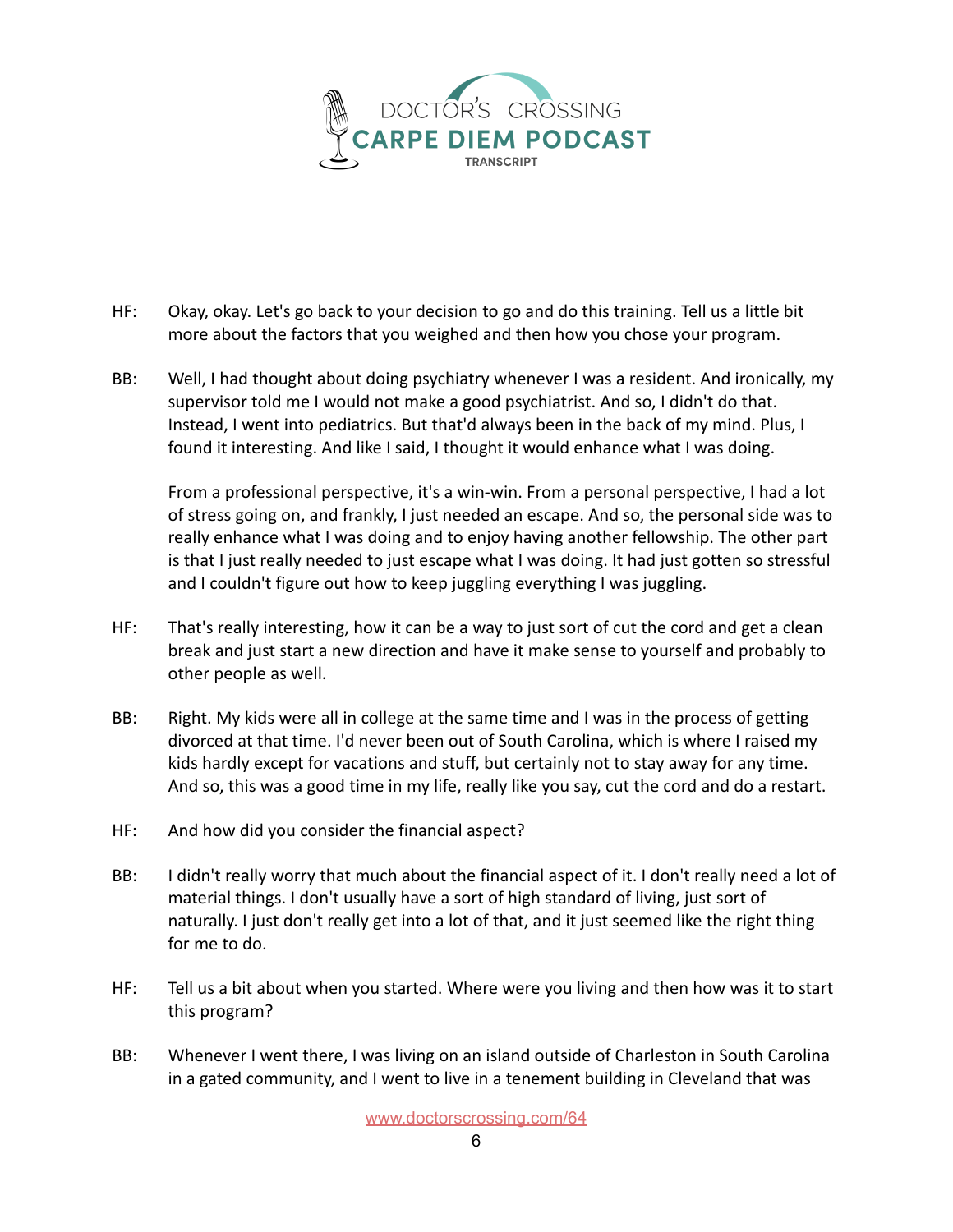

also used as section eight housing. There were very few things that were close to the hospital. I had never driven in snow before. And so, I was really scared of driving in the snow. I got a place as close to the hospital as I could, and that was about as close to the hospital as I could.

- HF: In a tenement, in section eight housing.
- BB: 1941 tenement building that had never been updated. Yeah.
- HF: You definitely got off the island.
- BB: I did. I did.
- HF: Probably made the hospital look good.
- BB: Yeah, absolutely.
- HF: Yes. Then what was that first year like for you, Betsy?
- BB: The first year was really difficult for me. I enjoyed it. For everybody out there, the second go around is way more fun than the first. It's not nearly as stressful and it is a lot more fun because you know what it's going to be like, and I was pretty comfortable with who I was going in.

The problem with that is that the purpose of the first year of a program, as they told me, was to break you down from the person that you were and rebuild you. Now I'm pretty much quoting or paraphrasing what they told me, rebuild you as a child adolescent psychiatrist.

- HF: That was like you were going into the military, not a residency.
- BB: Well, it might be that you haven't been in a residency in a while. They can be a bit similar.
- HF: Absolutely. Absolutely.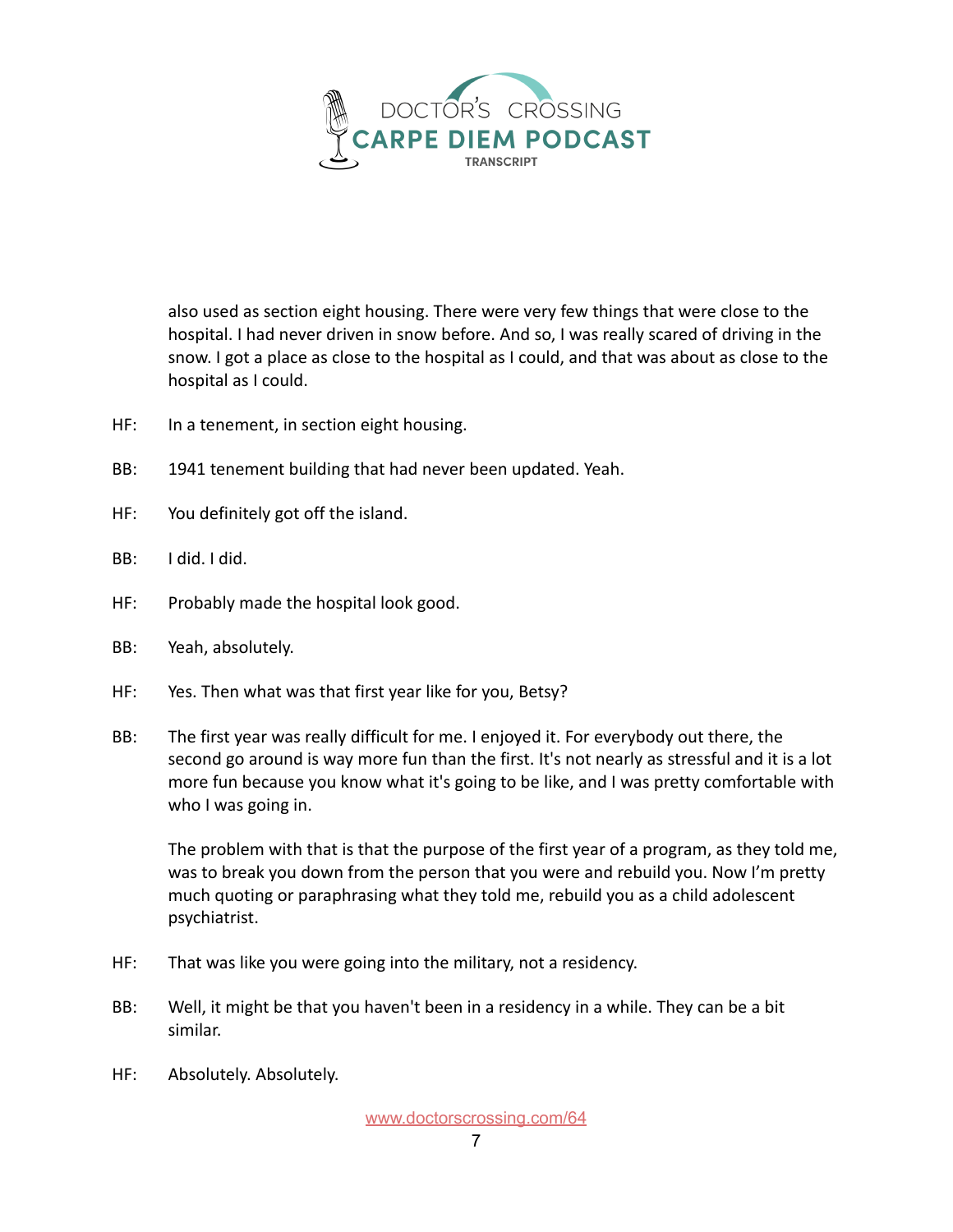

BB: Yeah. After about three or four months, we all kind of sat down and I said, "I'm not cool with this. This is not working for me." And they said, why? And so, I said, "I like who I am. I came here to be enhanced. I didn't come here to be broken down and rebuilt. I don't want to forget all the stuff that I did before. I don't want to forget the skills that I had before. I want to be able to use them and then to be able to add skills to them."

And so, we did have a little bit of conflict over that. The other thing is that, thank goodness, I had told them when they interviewed me that the first year, I'd be able to kind of keep quiet about things. The second year it would be a little different. And by the third year, then I'm sure I was going to be seeing things that I really wanted to change or change for my experience. And I told them that and at the beginning, and they kind of laughed. By the end, they told me that they were glad that I told them that because that's kind of how it worked out. That first year it was difficult, but I was learning.

And even in the business, that nonprofit that I had run, nobody was really allowed to give a lot of input until they'd been there a year because it takes that long to learn, kind of what's going on. And so, I followed that pretty well. But it was difficult. It was very difficult.

- HF: I remember we had some phone calls where it sounded pretty dicey to me. I know you were upset for different reasons and some things were really bothering you. And I even wondered if you were going to stay.
- BB: There were times whenever I had that thought myself, but that was sort of one of the good things about truly cutting a cord.
- HF: You don't have anything to go running back to the island.
- BB: Right, right. That just really wasn't an option. And like I said, there were parts of it I really enjoyed. I guess like anybody I had gotten experience in a niche. And so, I was really good at what I did. It was small, but I was really good at that small part. And then whenever I saw things that were happening that were against what I had learned and the experience I had during that time, it was really hard for me not to step in and say, "This is not how we did it. This is not the literature I read." But then the psychiatric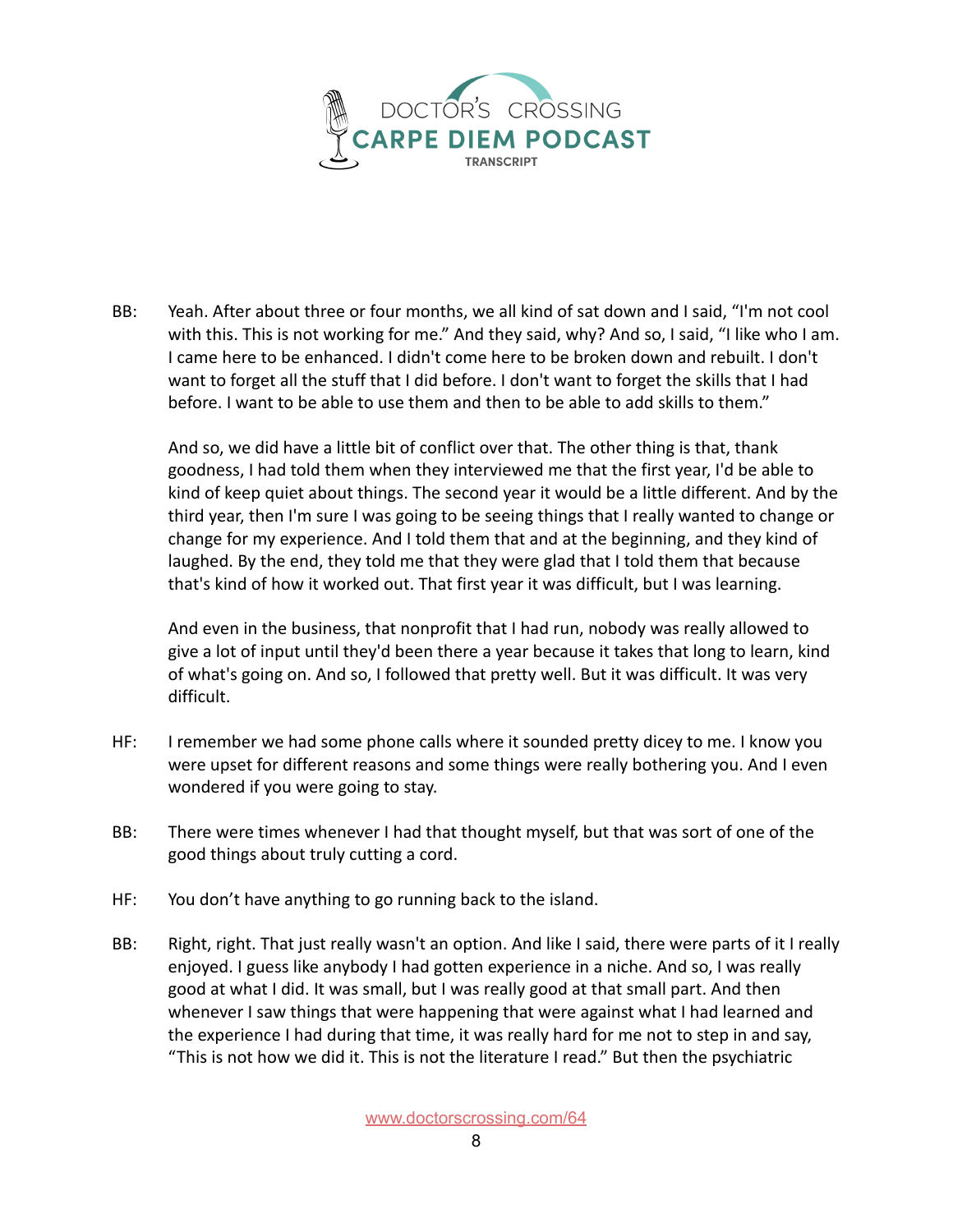

literature on trauma and the pediatric literature on trauma, especially at that time, was very different.

- HF: I think again at type A, that personality probably helped you speak up for yourself. You said it sort of helped, but it also goes part of the problem. Could you speak to that for a minute?
- BB: Well, during my first evaluation, I loved my supervisors and I thought that we were all getting along great. In my first evaluation, they told me they were scared of me.
- HF: Oh my God, that's typically A thing. You think you're having a great discussion and people think you're angry and you just had a drag-down knockout fight.
- BB: I would've called that a debate. Right?
- HF: Exactly. A lively conversation. No, that's so true.
- BB: Well, that did happen. We came up with a plan and when something wasn't working for me or something wasn't working for them, then we would go and we would sit down at the table and we'd work out a way to meet everybody's needs. And because I know a lot about conflict resolution given what I did, that's really sort of how we did it and it worked for me and it worked for them. And actually, my direct supervisor thanked me when I graduated for teaching her how to do that.
- HF: That is fantastic how you brought that skill into your training to benefit you as well as them and I'm glad that she acknowledged that.
- BB: Anybody that's thinking about doing this, I think that you would have to be upfront about what your intentions are and what your boundaries are, and then having a way to get those met while at the same time meeting the other person's needs. I think that would be pretty critical.
- HF: That's an excellent point. But before we go on, we're going to take a short break for a word from our sponsor. We'll be right back. So don't go away.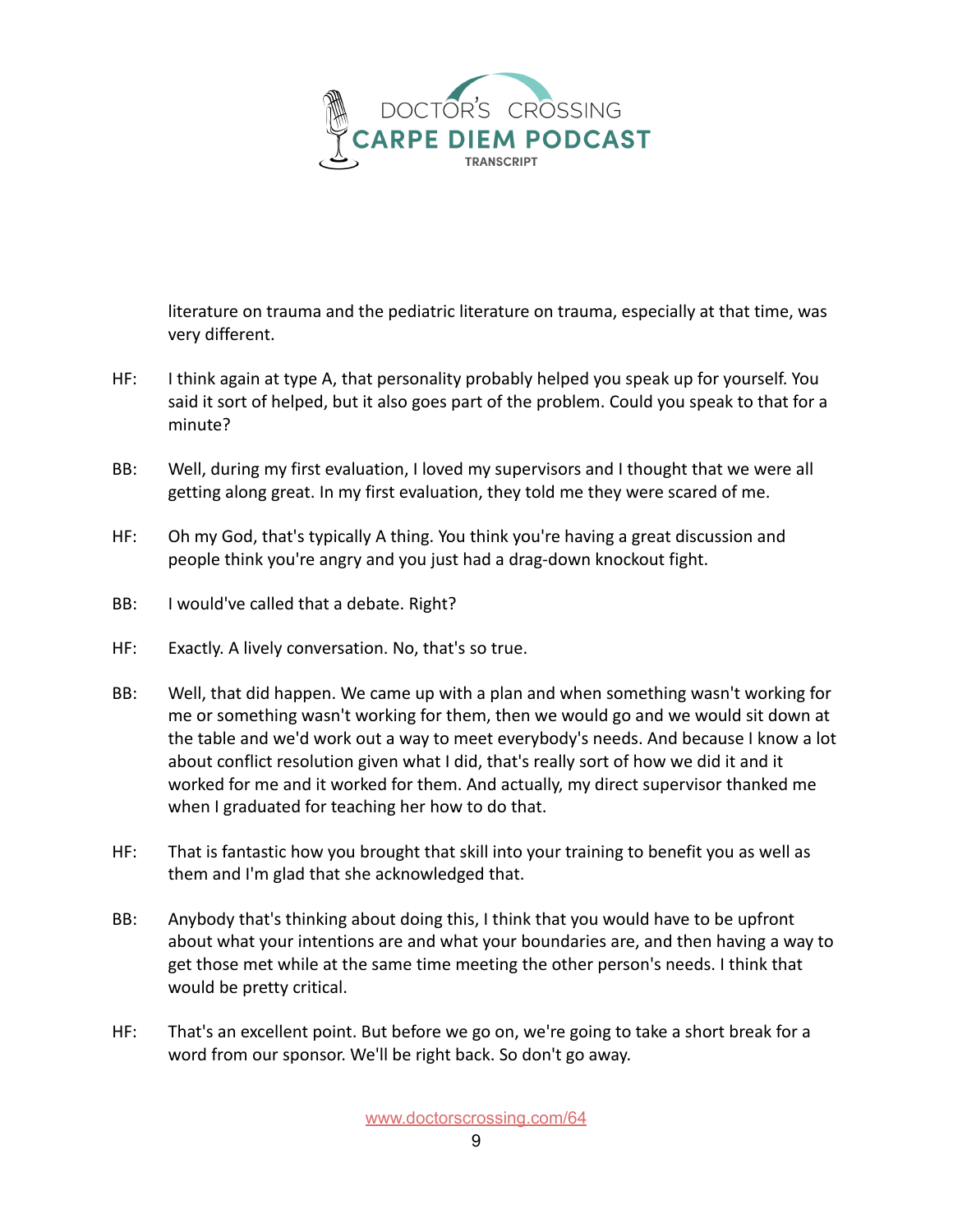

If you are applying to a nonclinical job, it's a great idea to convert your CV to a resume. A well-crafted resume helps the recruiter see why you are the right person for the job. My resume kit is a downloadable PDF that walks you step by step through creating an impressive resume of your own. You'll have everything you need including templates and a bonus on writing a winning cover letter.

To get immediate access to this kit that I use with my coaching clients, go to doctorscrossing.com/resumekit or simply go to the Doctor's Crossing website and hit the products tab at the top of the page. Now back to our podcast.

Hello again, we are resuming our episode with Dr. Betsy Baker. Now that you completed this fellowship and you were ready to do something different, how did you find that next career iteration that was going to be different from what you were doing before?

BB: This part is both sad and exciting. It has sort of a lot of highs and lows to it. Whenever I went in, I was going to enhance what I was doing and then go back and do what I was doing and do it better.

When I got in after about two years of my fellowship, then I realized that mental health really didn't have any place in what I was doing. I was doing investigative work, an investigation and conflict resolution. It was really more a legal perspective than it was a mental health perspective. I was faced with either going back and doing what I was doing before, and this was kind of all for naught, or either I try out practicing mental health. And so, that's what I did. I went a straight mental health path.

- HF: Interesting. Can you describe what you're doing right now?
- BB: Right now, I'm doing telepsychiatry for outpatient kids and adolescents. I've been working from home now since 2016, which allows me to travel, which is great. I was working in the emergency room for several years and on the side and really enjoyed that because that has more intensity and excitement that I like. But I'm not doing it so much that it's messing up my life, but that's really what I'm doing now. Talk about seeing somebody every block. You have a little more time in psychiatry, but I really am sitting and just seeing people in a time schedule.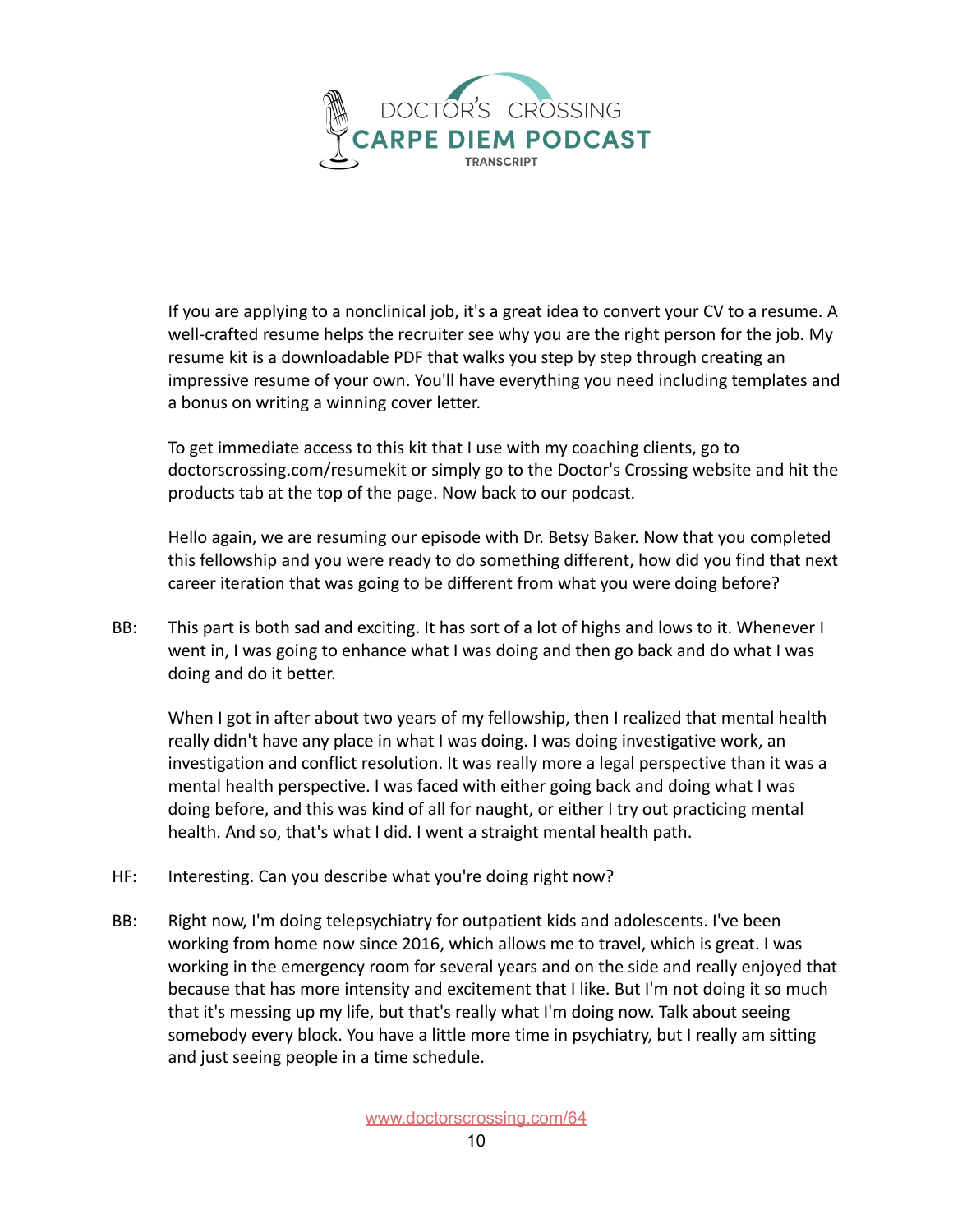

- HF: And how was that for you?
- BB: At first, it was incredibly sad and I had to grieve what I had done before, and come to terms with that. On the other hand, it also gave me a life. The wheel became very balanced. I'm not spending my weekends trying to get grants and doing fundraisers and I'm not on call 24 hours a day. My life is just much easier, much easier, much more rounded, more stable and it brings a lot of contentment and peace to it.
- HF: You ended up doing something different than you thought you were going to initially, but it sounds like it was an unexpected surprise that this kind of work works for you when you look at the holistic picture.
- BB: It does, it does. And I would not have felt that.
- HF: What would you say your overall satisfaction is on a scale of 0 to 10 with putting your work and life together?
- BB: My work and my life together, it's a nine. I'm pretty satisfied with my personal life, my personal health, and the job that I'm doing. Like I said, the wheel is way more balanced.
- HF: Do you think you could have done that without doing this fellowship?
- BB: No way. I wouldn't have even known I should have done it. I just didn't even have that awareness. I was so into what I was doing. And I do like the work that I did better as far as getting up and going to work. It was very fun, very exciting. I felt like I was really giving back. I don't have that feeling in this job because you don't get to know anybody really well. It's not a deep dive into anybody. It's just you're sort of filling in your block.

However, I like the people that I work with. Every once in a while, I get a case that I can really use my other skills as well, and those are fun. I enjoyed working in the emergency room, but the biggest thing is that I have a much better life now.

HF: That says a lot. I can tell too, you just sound a lot more at peace than you were before, before you sounded pretty frenetic in a way with all the things you were trying to do.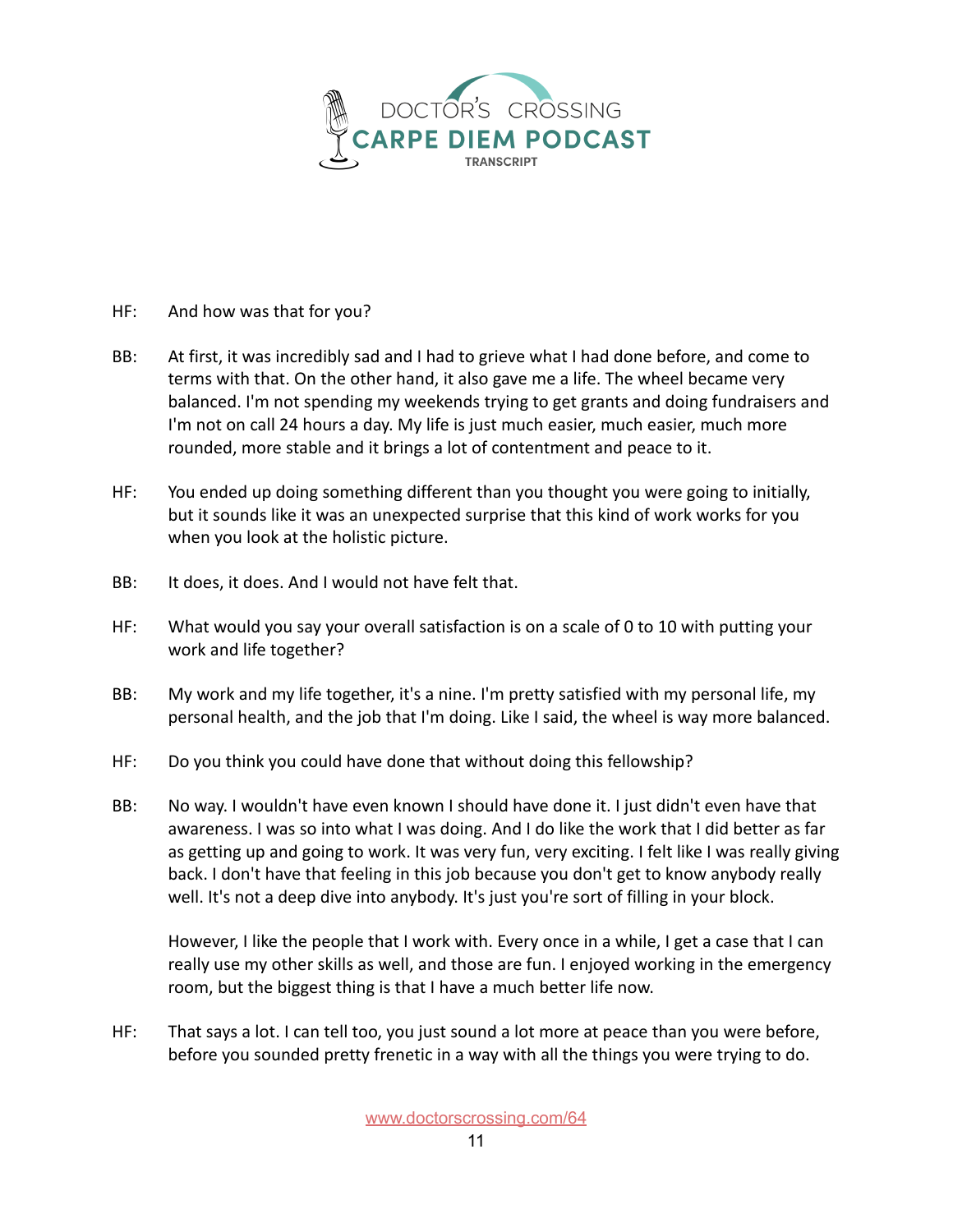

- BB: Oh, I was pretty wired and I think I had been for a long time.
- HF: Yeah. In the last few minutes that we have, I'd like to help listeners who might be thinking about doing a fellowship or a second residency, think about this decision. What is some advice that you might offer them?
- BB: I think the first thing that I would do is honestly, I would do especially with you over again. There was no way that I could have done this without doing this with you. Again, you pointed things out to me that I didn't know. And how do you know what you don't know unless someone teaches you? And I thank you very much for that because it would've never happened without that.
- HF: You're very welcome, Betsy. I'm glad to be able to help.
- BB: But you also helped me through every stage. You helped me through the decision-making. You helped me through the transition to the fellowship. At times I needed to talk things out with you through the fellowship and you were there to do that. And then when I was going through the grieving process and trying to figure out how I could fit into mental health, you helped me with that too. I appreciate that very much. I think that learning what you don't know would be a really important place to start.

Doing a real pros and cons grid so that you are sold that this is your best option because there are going to be a ton of times, especially that first year where you're going to want to leave. The other fellow that was in the program with me, there were only two of us and the other fellow did end up leaving after about six or seven months. She had been a neonatologist and it just wasn't for her. I would make a solid decision, one that you're going to stick with.

I would give an accurate depiction to your fellowship program of what you are, what you expect to get out of it, how you guys come to a way that you can problem solve as these issues come up and that would be the thing that I would really think about if I was doing it again.

HF: Now, Betsy, if someone is thinking they're too old, it's too late, people are going to think they're weird or capricious to do something different. What would you tell them?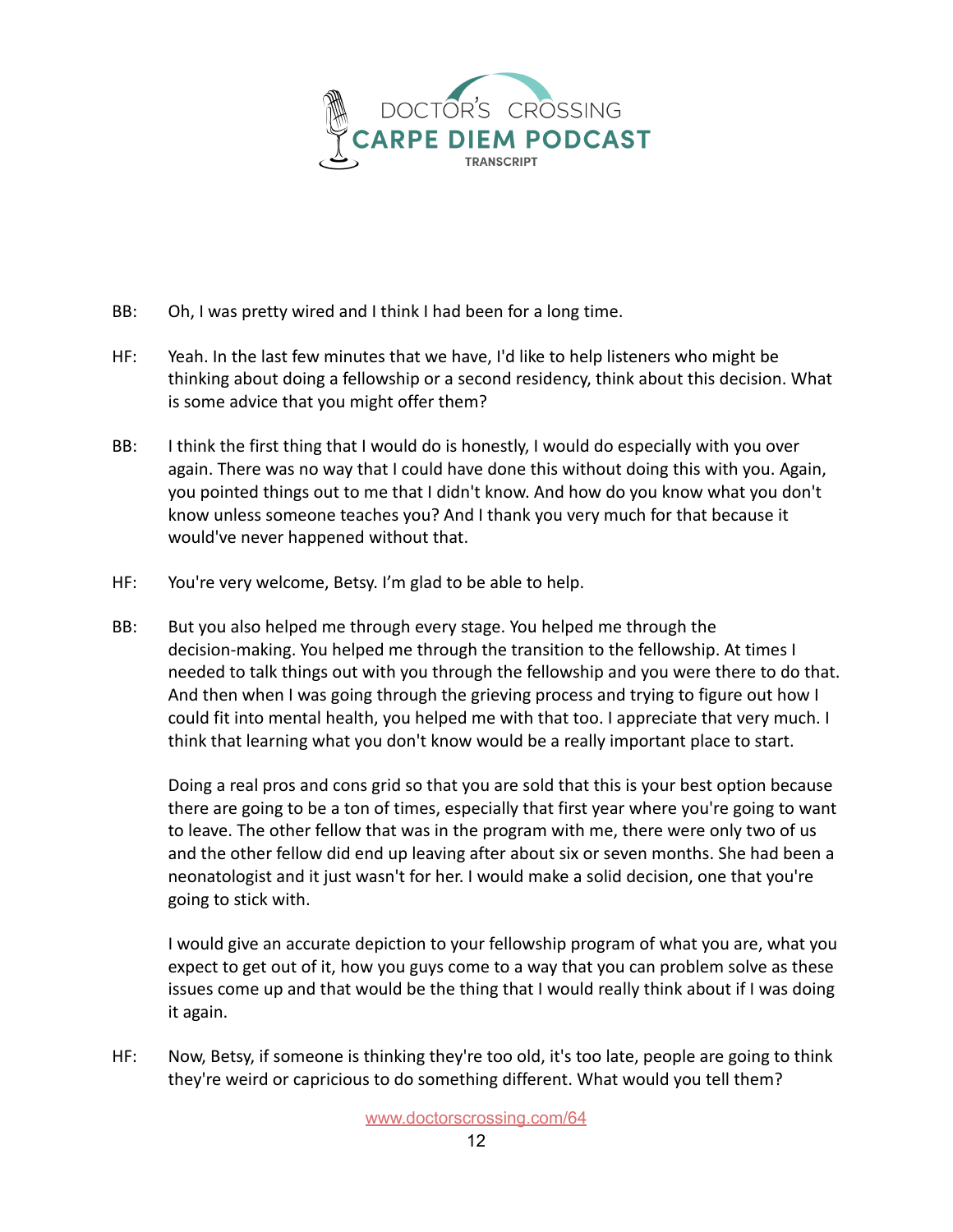

- BB: Well, first of all, all of my friends, my coworkers, my family, all thought I was crazy to do this.
- HF: Oh, really?
- BB: All of them thought I was pretty nuts to do this, but I was convinced. I guess that's the part that really mattered. But as far as being too old, I was 52 when I started. The sleep issue was an issue. And I struggled with that mainly because as if I'm up all night, I don't go to sleep for a couple of days. And so, battling with that was difficult. However, again, for me it was really worth it and I got through it.

Other than that, I don't really think that age has much to do with it. It depends on how much energy you have, how much interest and curiosity and how bad that you really want it. There's a woman that's very accomplished in her life and again she wants to do this because she wants to enhance what she's been doing, all of her life. And she's 70. She's going to do the same fellowship that I just finished a few years ago. And at first, they were reluctant, which I remind them was ageism. If she can do the job and you like her, then you would treat her like anybody else. So far so good.

- HF: Okay. That will really help if someone thinks they're too old and it's too late, because that's quite impressive. I wonder if that's a record of some sort.
- BB: I don't know. I know people that's gone back and done neonatal intensive care, that was in their 60s. I think for some people it worked.
- HF: Yeah. And I love that people thought you were crazy and maybe tried to talk you out of it, but you went ahead and followed what you knew was true for you and it worked out. Did people try to talk you out of it?
- BB: Again, I think that goes back to the personality thing. People might have voiced their opinion, but nobody really tried to talk me out of it. It was just more like "I can't believe you're doing this."
- HF: Well, one good thing about that in a way, is it helps you recommit because when people challenge you or they're not necessarily on board, if it's truly something you want to do,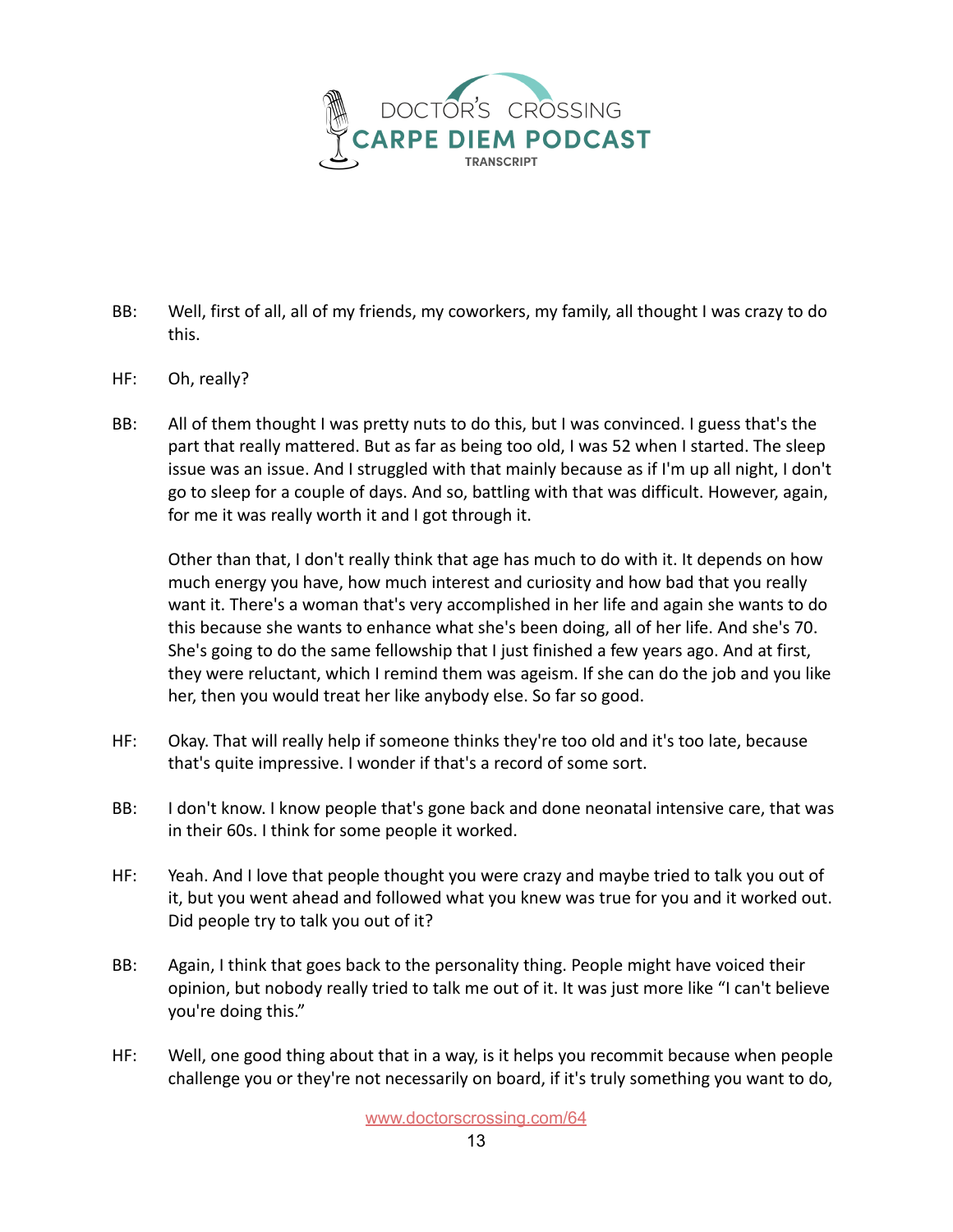

it helps you deepen your resolve. In some ways that can be a helpful thing, rather than everybody like rah-rah cheering you on and saying, "Oh yeah, do it."

- BB: I had people telling me I was too old, that I wasn't going to be able to do it. People say things, but I do think that pro and con lists and having a coach is really helpful.
- HF: All right. Well, do you have any last words of advice for anybody considering making a big change?
- BB: I would just say I hope it works out as well for you as it did for me. And it was a lot of fun. I enjoyed it. There were some hard parts to it, but there are hard parts to everything. And for me, I was going to be three years older regardless. So, it was just a good experience. I would really consider it.
- HF: I'm so glad it worked out for you Betsy. And I remember those calls, but you persisted, those late-night calls when you were questioning things, but you made it through. And I think that says so much about you. I'm really happy for you. I'm proud of you.

Guys, if you're listening and maybe this is a question for you, I encourage you to live that question, find out what the truth is for you and don't let anybody or anything talk you out of it if it's the path you're meant to follow.

Coming up, we're going to have an episode about an emergency medicine physician who recently finished a hospice and palliative care fellowship. We'll be talking about that.

Thanks so much for listening. Don't forget as always to carpe that diem and I'll see you in the next episode. Bye for now.

You've been listening to the Doctor's Crossing Carpe Diem podcast. If you've enjoyed what you've heard, I'd love it if you'd take a moment to rate and review this podcast and hit the subscribe button below so you don't miss an episode. If you'd like some additional resources, head on over to my website at doctorscrossing.com and check out the free resources tab. You can also go to [doctorscrossing.com/free-resources.](http://doctorscrossing.com/free-resources) And if you want to find more podcast episodes, you can also find them on the website under the podcast tab. And I hope to see you back in the next episode. Bye for now.